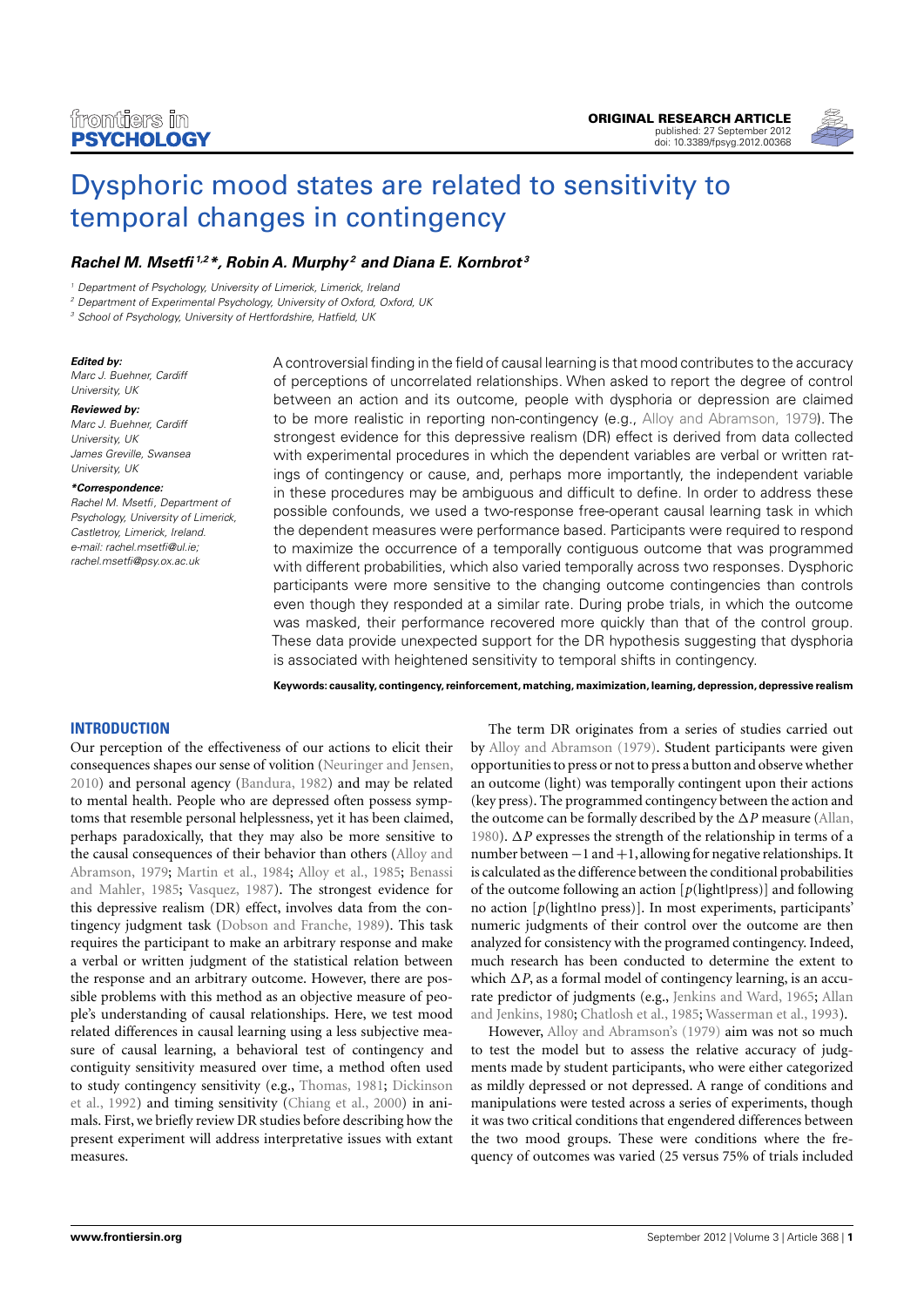outcomes) but the difference between the two conditional probabilities and degree of control was always zero ( $\Delta P = 0$ ). Judgments made by the depressed participants reflected this contingency and in both conditions were close to zero, suggesting that they recognized their lack of control. Judgments made by the non-depressed participants, although low in the 25% condition, were higher in the 75% condition and were consistent with the perception of a moderate degree of control.

Based on these findings [\(Alloy and Abramson,](#page-6-0) [1979\)](#page-6-0), and sub-sequent replications of the effect [\(Martin et al.,](#page-7-1) [1984;](#page-7-1) [Alloy et al.,](#page-6-2) [1985;](#page-6-2) [Benassi and Mahler,](#page-6-3) [1985;](#page-6-3) [Vasquez,](#page-7-2) [1987\)](#page-7-2), the general conclusions were that depressed people were realistic about control whereas the non-depressed were optimistic in their perceptions of causal efficacy. This evidence is considered to be strong largely because ∆*P* is regarded as an accurate objective measure of control against which to assess people's ratings [\(Dobson and Franche,](#page-7-3) [1989;](#page-7-3) [Ackermann and DeRubeis,](#page-6-6) [1991;](#page-6-6) [Haaga and Beck,](#page-7-11) [1995\)](#page-7-11).

However, the interpretation of such findings as indicating realism is based on the assumption that the experimentally programmed ∆*P* (∆*P*Prog) and the ∆*P* experienced by the participant (Experienced DP:  $\Delta P_{Exp}$ ) are the same or at least very similar. This may not be the case [\(Msetfi et al.,](#page-7-12) [2005,](#page-7-12) [2007;](#page-7-13) [Murphy et al.,](#page-7-14) [2005\)](#page-7-14). For example,  $\Delta P_{\text{Prog}}$  is defined as the difference between two conditional probabilities. The first, *p*(Outcome|Action), is clear as it is defined by the participants' responses. However, the second probability, *p*(Outcomelno Action), is ambiguous to manipulate experimentally because it is determined by the frequency of not responding. It is certainly not clear how non-events are defined over time and therefore their psychological frequency, as opposed to that which the experimenter programs and counts, is unknown [\(Msetfi et al.,](#page-7-12) [2005,](#page-7-12) [2007\)](#page-7-13). Thus the  $\Delta P_{Exp}$  is also unknown in the case of contingencies where the  $p$ (Outcome|noAction) > 0. A stronger test of DR might involve conditions in which the experienced conditional probabilities and ∆*P*Exp were under greater experimenter control.

Furthermore, other factors, such as response rate variability, can influence the  $\Delta P_{Exp}$ .  $\Delta P_{Exp}$  is determined, to some extent, by the relative tendency to respond and to withhold responding. For instance, during 20 possible action opportunities if a participant responds 18 times and withholds responding 2 times, this sets limits on the range of possible contingencies that might be experienced. Some participants tend to respond more while others respond less even when instructed to sample both situations similarly. In extreme cases, the participant might experience only the *p*(Outcome|Action) or the *p*(Outcome|noAction) rather than both as intended by the experimenter [\(Matute,](#page-7-15) [1996\)](#page-7-15) and a skewed ∆*P*Exp depending on the programming method used [\(Matute,](#page-7-15) [1996;](#page-7-15) see also [Hannah and Beneteau,](#page-7-16) [2009\)](#page-7-16). This is a crucial issue for any experiment designed to test sensitivity to actual relationships. In fact, [Matute](#page-7-15) [\(1996\)](#page-7-15) has argued that the DR effect might occur simply because the depressed respond less than the non-depressed who respond at high rates and experience a more positive contingency. This interpretation suggests that the DR effect is a result of response rate differences changing the  $\Delta P_{\text{Exp}}$ .

Another obstacle to assessing perceptions of contingency involves the dependent variable in these studies. Many studies

rely on participants' explicit verbal or written judgments about their perception of control over outcomes using Likert or similar numerical scales. An alternative method we explore here is a performance measure (see also [Hannah and Beneteau,](#page-7-16) [2009\)](#page-7-16). There is some reason to suspect that the two measures might not elicit the same judgment. Verbal judgments may be more sensitive to disruption [\(Allan et al.,](#page-6-7) [2005\)](#page-6-7) and representative of people's willingness to predict that an outcome will occur rather than their perception of the overall contingency [\(Allan et al.,](#page-6-8) [2007\)](#page-6-8).

In summary, we have identified three aspects of the standard contingency learning procedure used in DR studies, that may lead to equivocal or possibly misleading data with relation to the DR hypothesis. These are (i) the ambiguity of ∆*P*<sub>Prog</sub> where  $p$ (Outcomelno Action) > 0; (ii) response rate variability which may affect ∆*P*; and (iii) reliance on explicit judgments of control as dependent measures which are assumed to reflect contingency sensitivity.

The current study was designed to address these issues. The primary change involved examining not the accuracy of judgments of contingency but how effective participants' responses were in causing an outcome to occur. The procedure is based on a standard instrumental or free-operant procedure in which participants are instructed to cause an outcome to occur (e.g., flash of light on a computer screen) as many times as possible. Note that in this procedure the outcome never occurs in the absence of the response and, no matter what the response rate, the  $p(\text{light} \mid \text{no} \text{ press})$  is always zero. Also rather than assess contingency as the difference in perceived effectiveness of responding or not responding, the procedure required participants to learn which of two responses was more effective and that this would vary over the course of the trial. This means that responding should be maintained on a given action while it is more contingent, but that it should shift between responses as the contingencies change.

However, in the two-response procedure we used in the present experiment, there are two possible behavioral strategies that people might employ. Previous research indicates that under similar conditions, people tend to "match" their responses to the outcome contingencies (e.g., Chatlosh et al., 1985; Koehler and James, 2009). This is consistent with Herrnstein's (1961) Matching Law in which the relative probability of responding on each of the two behavioral choices matches the probability of reinforcement. Alternatively participants might employ an all or nothing maximization strategy which might actually be more effective in producing outcomes. In other words, when  $p$ (flash|response<sub>1</sub>) >  $p$ (flash|response<sub>2</sub>), then the most effective means of producing the maximum number of light flashes is to make only response<sub>1</sub> and not response<sub>2</sub>. In the conditions tested here, the maximization strategy could thus be thought of as the most effective and normative option in comparison to contingency matching strategies.

In addition, behavior that tracks changes in the probability of the light flash might be claimed to reflect sensitivity to correlated and uncorrelated actions as well as adjustment speed. Successful performance on the task involves being sensitive to which of the two actions is more contingent with the outcome and then changing behavior to reflect the change in contingency over time. Indeed, sensitivity to shifts in the temporal predictiveness of actions for individual cues are argued to be an important cue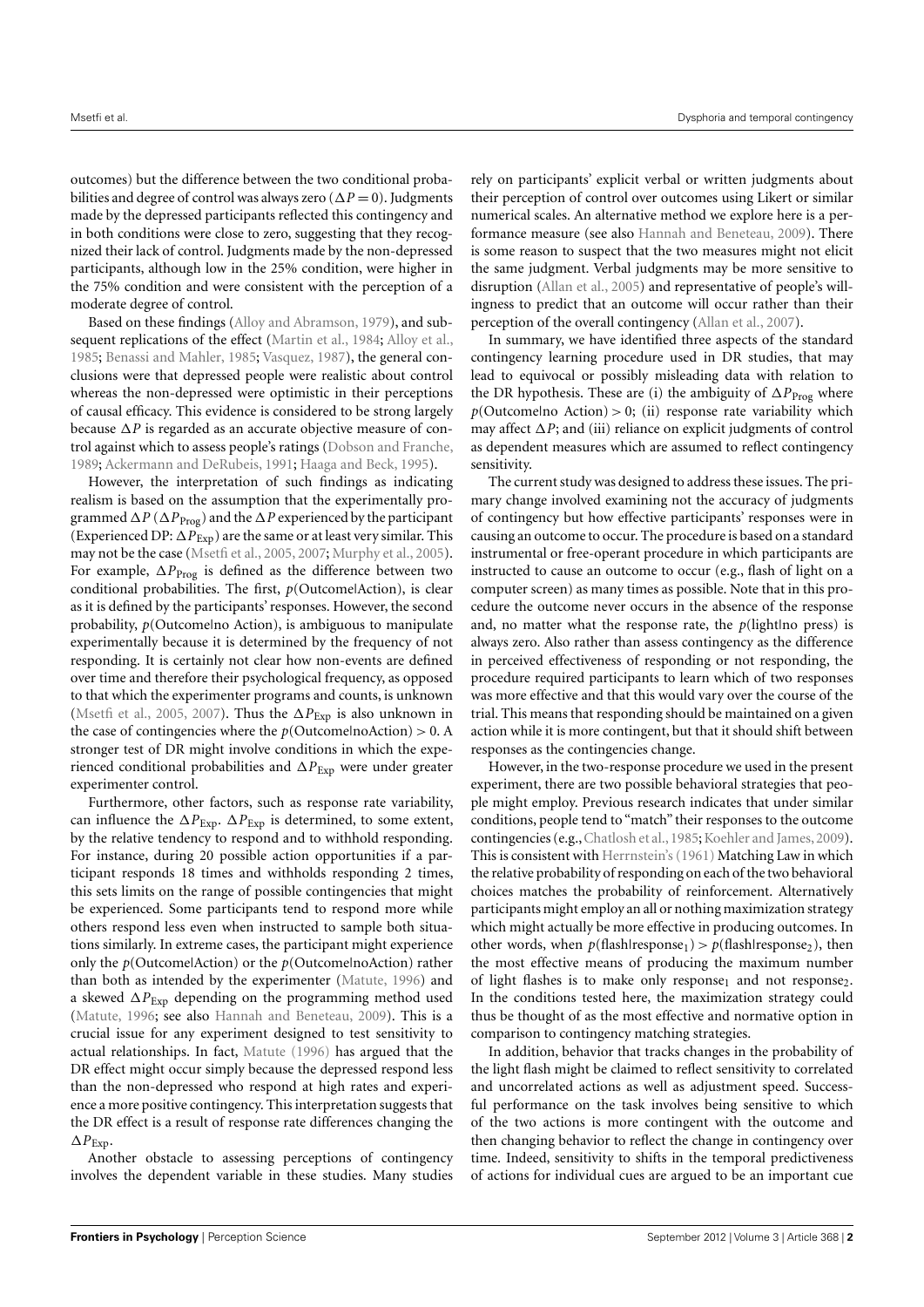to causality [\(Greville and Buehner,](#page-7-19) [2010\)](#page-7-19). It spite of this, studies exploring the effects of depression on causal learning have not so far included time based responses to contingency. Given, however, that mild depression has been linked to a slowing down in the perception of time itself (e.g., [Gill and Droit Volet,](#page-7-20) [2009\)](#page-7-20), possibly through attentional mechanisms [\(Msetfi et al.,](#page-7-21) [2012\)](#page-7-21), participants with depression may be less sensitive to temporal shifts in reinforcement.

This leaves us with some interesting and testable predictions. Across a number of conditions, mildly depressed people are more sensitive to uncorrelated contingencies than controls (e.g., [Alloy](#page-6-0) [and Abramson,](#page-6-0) [1979\)](#page-6-0). However, there is little evidence to suggest that sensitivity leads to more effective behavior. For example, related research on learned helpless suggests that depression is associated with passive behavior in the face of positive contingencies (e.g., [Hiroto,](#page-7-22) [1974;](#page-7-22) [Maier and Seligman,](#page-7-23) [1976\)](#page-7-23). Therefore, we might hypothesize that, if realistic, mildly depressed participants' response rate probabilities will be more similar to the programmed contingencies than those of the control group. However, we would also hypothesize that the response rates of controls will be greater and produce a greater frequency of light flashes. Based on Matute and her colleagues' work on the link between response rates and DR [\(Matute,](#page-7-15) [1996;](#page-7-15) [Blanco et al.,](#page-6-9) [2009\)](#page-6-9), controls will respond at higher rates or adopt a maximization strategy, and, consequently, experience more light flashes than the dysphoric group. Finally, based on research into the slowing effects of depression on time perception, we hypothesize that depressed participants will respond later to the switch in contingencies than the control group (e.g., [Tysk,](#page-7-24) [1984;](#page-7-24) [Bschor et al.,](#page-7-25) [2004;](#page-7-25) [Gill and Droit Volet,](#page-7-20) [2009;](#page-7-20) [Msetfi et al.,](#page-7-21) [2012\)](#page-7-21).

## **MATERIALS AND METHODS**

### **PARTICIPANTS**

University students completed the Beck Depression Inventory (BDI; [Beck et al.,](#page-6-10) [1961\)](#page-6-10) before being invited to participate and again during participation. All participants gave consent after being informed as the nature of the study. The final sample comprised forty-eight participants who were assigned to the dysphoric ( $n = 24$ ) or control groups ( $n = 24$ ) on the basis of their BDI scores. As with the majority of DR research (e.g., [Alloy and](#page-6-0) [Abramson,](#page-6-0) [1979;](#page-6-0) [Msetfi et al.,](#page-7-12) [2005\)](#page-7-12), scores of 9 or above indicated dysphoric mood and scores of 8 or below indicated no depression and membership of the control group. The groups were matched on demographic variables, gender, handedness, age, years of education, pre-morbid IQ measured by the National Adult Reading Test (NART; [Nelson,](#page-7-26) [1982\)](#page-7-26), and short term memory capacity (Digit span; [Lezak,](#page-7-27) [1995\)](#page-7-27). All participants were right handed and all between group *t*-tests carried out on demographic were not were not reliable (all  $t < 1.14$ ). However, as expected, the dysphoric group had significantly higher BDI scores (*M* = 15.6, SE = 1.6) than the control group ( $M = 4.4$ , SE = 0.5:  $t(46) = 6.56$ ,  $p < 0.001$ ).

## **PROCEDURE**

Participants were briefed about the nature of the experiment and read an information sheet. Participants completed the digit span test, the NART, and the BDI. Instructions for the experimental

task were then presented on a computer screen, which participants were able to read self-paced. The full instructions are shown in the Appendix. In the instructions, participants were asked to maximize the occurrence of a brief light flash on the computer screen by pressing two on-screen buttons as many times as they chose to during each experimental trial. The button on the left could be pressed using the left"tab"key and the button on the right using the "return" key on the computer keyboard. For half the participants, response<sub>1</sub> was the left on the computer keyboard with response<sub>2</sub> on the right. For the other half of the sample, this positioning was reversed. Buttons were not to be pressed simultaneously or held in the on position.

Each trial was 50 s long and separated by a 10 s inter-trial interval. During the first 25 s of each trial, 85% of presses on  $response_1$  – the "early" button – were reinforced immediately with a light flash, while 15% of presses on response<sub>2</sub> – the "late" button were reinforced. Reinforcement sequences were generated randomly for each participant. In addition, the outcome contingencies switched buttons after 25 s in the middle of each trial. All light flashes lasted 100 ms with no delay between the button press and the flash. Dependent measures were response rates and the probability of pressing the late button during each 5 s time segment of every experimental trial  $[p(\text{late}) = F(\text{late})/F(\text{early}) + F(\text{late})].$ 

There were a total of 18 trials in the procedure. However, participants were told that there would be some probe trials where the light would be hidden from them, but that they should use what they had already learned in order to make the light flash as many times as possible (trials: 9, 12, 15, and 18). An on-screen message at the end of each trial recorded the number of light flashes during that trial. Finally, participants were debriefed, and paid a nominal fee for their participation.

## **RESULTS**

The probability of pressing the late button  $- p$ (late) – was calculated for every 5 s time segment for each participant, across reinforced learning trials and also across masked probe trials. The analyses of reinforced and probe trial data are reported separately below, and an alpha level of 0.05 was used in all analyses unless stated otherwise.

## **REINFORCED LEARNING TRIALS**

The *p*(late) for each 5 s time segment was analyzed using a mixed  $(14 \times 10) \times 2$  factorial analysis of variance with trial  $(1-14)$  and time segment (5–50 s) as within subjects variables and mood (dysphoric, control) as the between subjects variable. For brevity and simplicity, data are shown in **[Table 1](#page-3-0)** for each time segment averaged over experimental trials.

Response probabilities did change across time segments, *F*(9,  $414$ ) = 324.51,  $p < 0.001$ ,  $\eta^2 = 0.88$ , MSE = 0.273. Although the effect of trial was not reliable,  $F(13, 598) = 1.495$ ,  $p = 0.114$ ,  $MSE = 0.048$ , the trial by time segment interaction was significant,  $F(117, 5382) = 6.93, p < 0.001, \eta^2 = 0.13$ , MSE = 0.024, with response probabilities increasingly matching programmed contingencies as learning progressed. This trend did not depend on mood group however, as the three-way interaction between trial, time segment, and mood group was not significant  $(F < 1)$ . However, there was a significant main effect of mood *F*(1,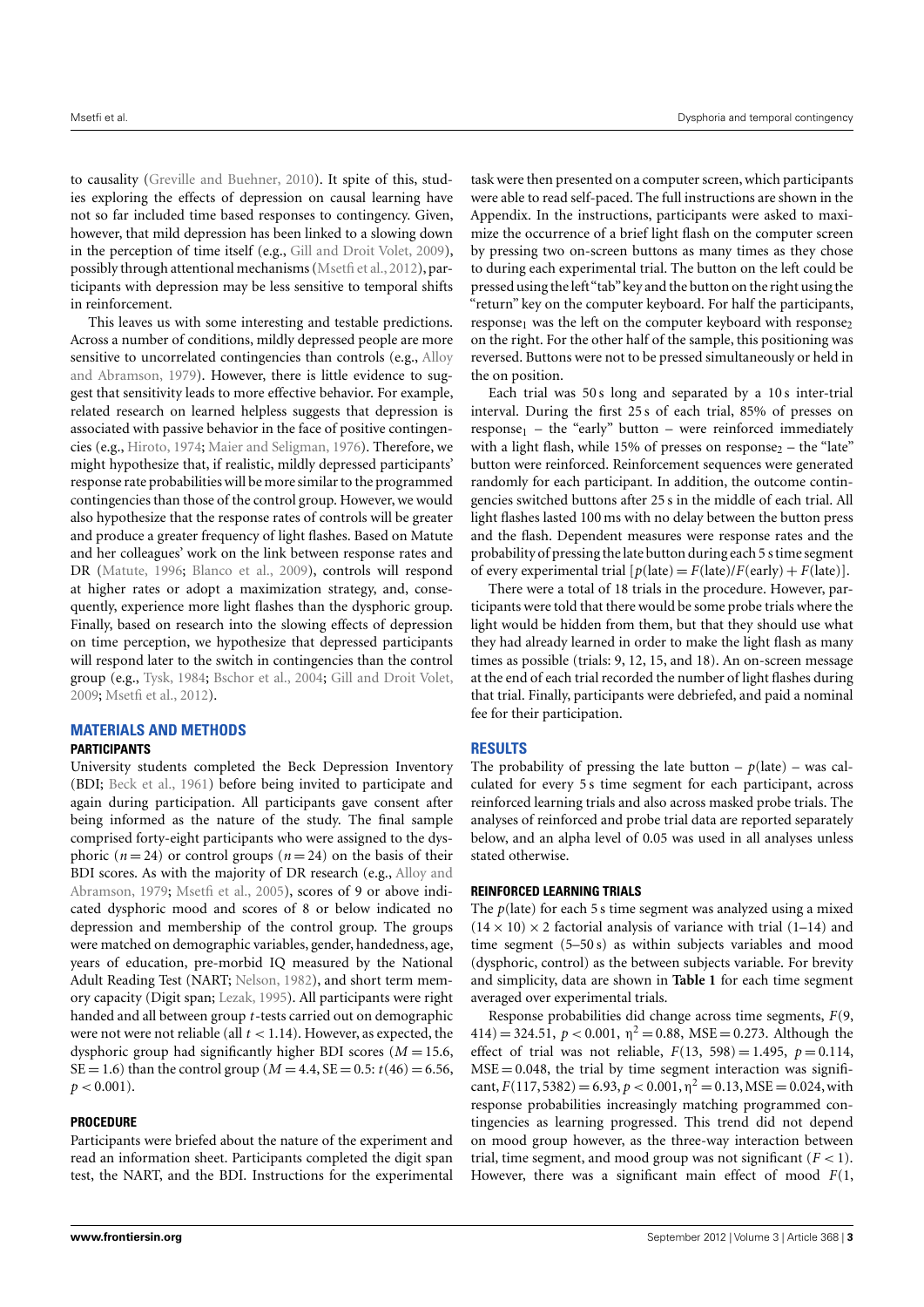<span id="page-3-0"></span>**Table 1 | Mean probability of responding on the late button [p(late)] for the control and dysphoric groups during each 5 s time segment averaged over 14 reinforced trials.**

<span id="page-3-1"></span>**Table 2 | Absolute frequency of response for the control and dysphoric groups during each 5 s time segment averaged over the early and late buttons and the 14 reinforced trials.**

| Time (s)               | М     | <b>SE</b> | Contingency<br>comparison<br>0.15 or 0.85 |                  | <b>Maximization</b><br>comparison<br>0 or 1 |                  |  |  |  |
|------------------------|-------|-----------|-------------------------------------------|------------------|---------------------------------------------|------------------|--|--|--|
|                        |       |           | t                                         | $\boldsymbol{p}$ | t                                           | $\boldsymbol{p}$ |  |  |  |
| <b>CONTROL GROUP</b>   |       |           |                                           |                  |                                             |                  |  |  |  |
| 5                      | 0.173 | 0.028     | 0.819                                     | 0.421            | 6.182                                       | < 0.001          |  |  |  |
| 10                     | 0.135 | 0.027     | $-0.563$                                  | 0.579            | 4.921                                       | < 0.001          |  |  |  |
| 15                     | 0.126 | 0.027     | $-0.874$                                  | 0.391            | 4.65                                        | < 0.001          |  |  |  |
| 20                     | 0.112 | 0.027     | $-1.379$                                  | 0.181            | 4.128                                       | < 0.001          |  |  |  |
| 25                     | 0.119 | 0.026     | $-1.194$                                  | 0.245            | 4.513                                       | < 0.001          |  |  |  |
| 30                     | 0.574 | 0.019     | $-14.605$                                 | < 0.001          | $-22.532$                                   | < 0.001          |  |  |  |
| 35                     | 0.861 | 0.027     | 0.42                                      | 0.678            | $-5.094$                                    | < 0.001          |  |  |  |
| 40                     | 0.879 | 0.027     | 1.062                                     | 0.299            | $-4.448$                                    | < 0.001          |  |  |  |
| 45                     | 0.89  | 0.025     | 1.579                                     | 0.128            | $-4.326$                                    | < 0.001          |  |  |  |
| 50                     | 0.896 | 0.023     | 1.964                                     | 0.062            | $-4.477$                                    | < 0.001          |  |  |  |
| <b>DYSPHORIC GROUP</b> |       |           |                                           |                  |                                             |                  |  |  |  |
| 5                      | 0.211 | 0.040     | 1.538                                     | 0.138            | 5.291                                       | < 0.001          |  |  |  |
| 10                     | 0.177 | 0.035     | 0.753                                     | 0.459            | 5.016                                       | < 0.001          |  |  |  |
| 15                     | 0.154 | 0.036     | 0.125                                     | 0.902            | 4.463                                       | < 0.001          |  |  |  |
| 20                     | 0.158 | 0.033     | 0.252                                     | 0.803            | 4.789                                       | < 0.001          |  |  |  |
| 25                     | 0.171 | 0.035     | 0.587                                     | 0.563            | 4.779                                       | < 0.001          |  |  |  |
| 30                     | 0.627 | 0.015     | $-15.246$                                 | < 0.001          | 25.487                                      | < 0.001          |  |  |  |
| 35                     | 0.874 | 0.026     | 0.942                                     | 0.356            | $-4.918$                                    | < 0.001          |  |  |  |
| 40                     | 0.882 | 0.027     | 1.178                                     | 0.251            | $-4.403$                                    | < 0.001          |  |  |  |
| 45                     | 0.884 | 0.025     | 1.404                                     | 0.174            | $-4.716$                                    | < 0.001          |  |  |  |
| 50                     | 0.868 | 0.025     | 0.716                                     | 0.481            | $-5.34$                                     | < 0.001          |  |  |  |

These comparisons were made using single sample t-tests and the alpha level was ameliorated to  $\alpha = 0.00125$  for 40 comparisons.

 $46$ ) = 4.43,  $p = 0.041$ ,  $\eta^2 = 0.088$ , MSE = 0.221. Dysphoric participants  $p$ (late) was higher ( $M = 0.501$ ,  $SE = 0.01$ ) than controls  $(M = 0.476, SE = 0.01)$  throughout the reinforced learning trials.

The main effect of mood on response probabilities does not indicate whether participants were using a contingency matching strategy or a maximization strategy. Consider that if responses are distributed across buttons in a manner consistent with the programmed contingency (0.15 and 0.85) or maximization (0 and 1), then the response probability should average out at 0.50 over the course of each experimental trial. As dysphoric participants responded on the late button with a probability of 0.500 and this was significantly higher than controls, who responded at a probability of 0.476, this is evidence of responding which is closer to one of those strategies. In order to explore this further, the *p*(late) was compared to the DP programmed at the same time points and to values consistent with a maximization strategy (see **[Table 1](#page-3-0)**) using a series of single samples *t*-tests. The alpha level for these tests was ameliorated to account for multiple comparisons, where  $\alpha = 0.05/40$  comparisons = 0.00125.

**[Table 1](#page-3-0)** shows that for both groups, response probabilities during 9 of the 10 time segments were not significantly different from the programmed contingencies but were significantly different

| Time (s) |       | <b>Control group</b> | Dysphoric group |           |  |
|----------|-------|----------------------|-----------------|-----------|--|
|          | м     | <b>SE</b>            | М               | <b>SE</b> |  |
| 5        | 9.73  | 0.844                | 11.49           | 0.701     |  |
| 10       | 11.9  | 0.900                | 13.2            | 0.787     |  |
| 15       | 11.7  | 0.826                | 12.96           | 0.749     |  |
| 20       | 11.57 | 0.789                | 12.73           | 0.718     |  |
| 25       | 11.36 | 0.768                | 12.71           | 0.712     |  |
| 30       | 11.67 | 0.812                | 12.86           | 0.737     |  |
| 35       | 11.94 | 0.772                | 13.22           | 0.731     |  |
| 40       | 11.64 | 0.715                | 13.13           | 0.787     |  |
| 45       | 11.56 | 0.707                | 13.13           | 0.804     |  |
| 50       | 11.46 |                      | 13.11           | 0.801     |  |

from maximization probabilities throughout. Thus participants' responses matched contingencies rather than being consistent with the more effective maximization strategy. However, as the dysphoric group achieved an average response probability of 0.500 overall (see above), which was significantly higher than that of controls ( $p = 0.04$ ), this is suggestive of a general increased probability sensitivity in the dysphoric group. Greater sensitivity could also be indicated by a more rapid switch in response probabilities between the two buttons at 25 s. However, as there were no significant interactions involving mood and time segment,  $F < 1$ , there was no evidence for any mood related changes in this type of contingency sensitivity.

In order to check whether the group effect on response probabilities reported above was related to mood related changes in response propensity, we also examined absolute response frequencies. The data were then analyzed using a similar analysis of variance strategy to that described above, with trial (14), time segment (10), and button (early, late) as within subjects variables and mood as the between subjects variable and are shown below in **[Table 2](#page-3-1)** averaged over trials and button. Overall response frequencies increased over trials, from an average of 140.50 ( $SE = 11.10$ ) on Trial 1 to 279.5 ( $SE = 11.31$ ) on Trial 14,  $F(13, 598) = 45.17$ ,  $p < 0.001$ , MSE = 76.42, and over time segments,  $F(9, 414) = 21.20$ ,  $p < 0.001$ , MSE = 20.29. The dysphoric group responded on average 257.1 times during each trial  $(SE = 15.1)$ , while controls made fewer responses  $(M = 229.1)$ ,  $SE = 15.1$ ). However, the mood effect was not reliable,  $F(1, 1)$  $46) = 1.73, p = 0.195.$ 

Finally, response frequency data was used to calculate a measure of the effectiveness of responding over reinforced trials in terms of light flashes produced [effectiveness = First 25 s (*F* Early  $\times$  0.85) + (*F* Late  $\times$  0.15); Second 25 s (*F* Early  $\times$  0.15) + (*F* Late  $\times$  0.85)]. These data were analyzed using a mixed analysis of variance, with trials (14) and trial half (first 25 s, second 25 s) as the repeated measures factors. Mood was the between subjects factor. Response effectiveness improved over trials,  $F(13, 32) = 19.35$ , *p* < 0.001. Although the dysphoric group produced more flashes  $(M = 93.72, SE = 5.1)$  than controls  $(M = 84.9, SE = 5.1)$ , the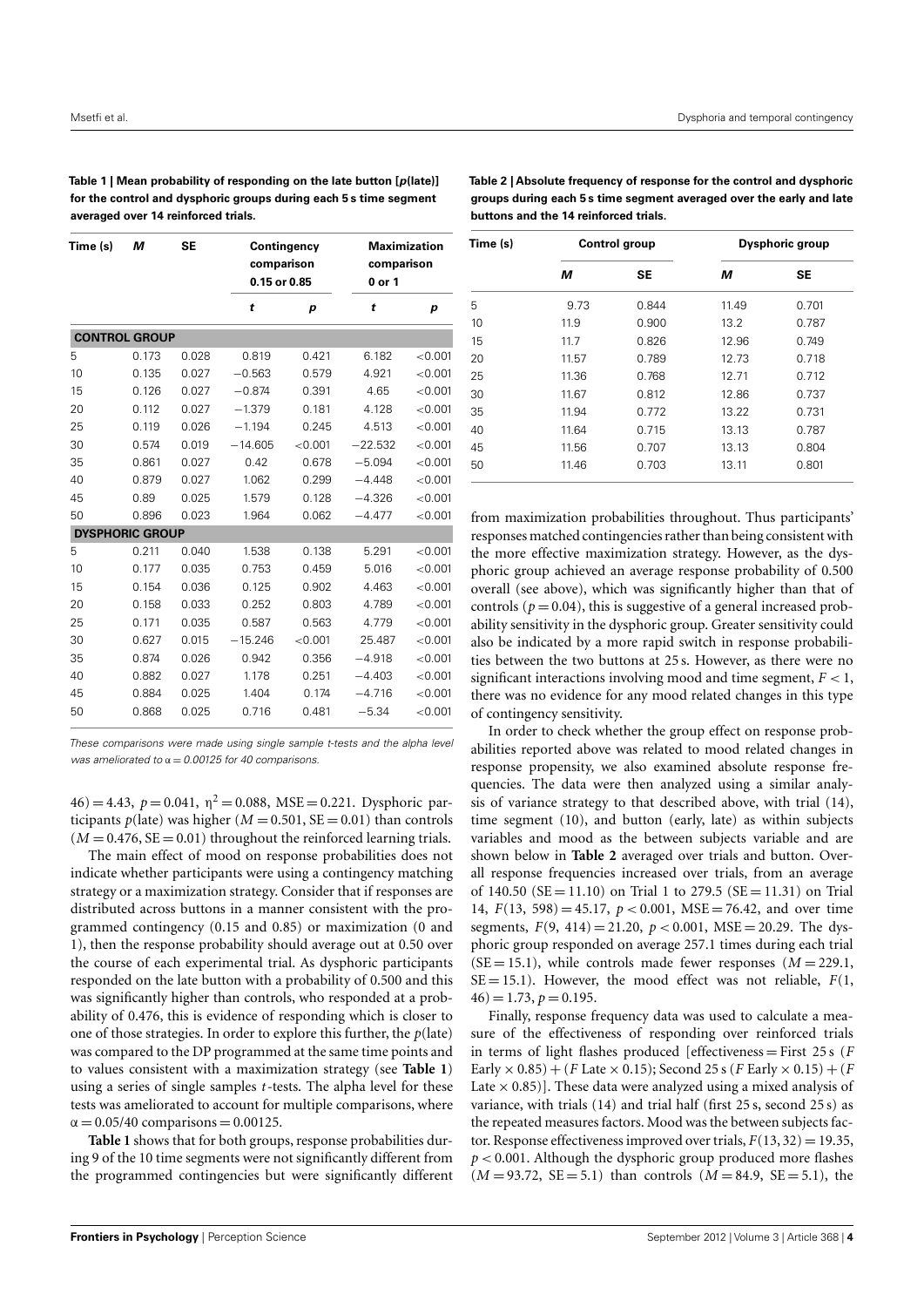| <b>Time</b><br>segment<br>in s | Probe 1     |           | Probe 2 |       | Probe 3 |           | Probe 4 |       |
|--------------------------------|-------------|-----------|---------|-------|---------|-----------|---------|-------|
|                                | М           | <b>SE</b> | М       | SE    | М       | <b>SE</b> | M       | SE    |
| <b>CONTROL GROUP</b>           |             |           |         |       |         |           |         |       |
| 5                              | 0.028       | 0.022     | 0.079   | 0.044 | 0.071   | 0.041     | 0.032   | 0.020 |
| 10                             | 0.144       | 0.039     | 0.164   | 0.052 | 0.134   | 0.052     | 0.098   | 0.048 |
| 15                             | 0.134       | 0.041     | 0.26    | 0.07  | 0.142   | 0.052     | 0.135   | 0.049 |
| 20                             | 0.201       | 0.051     | 0.381   | 0.082 | 0.179   | 0.059     | 0.214   | 0.068 |
| 25                             | 0.322       | 0.078     | 0.519   | 0.084 | 0.343   | 0.079     | 0.332   | 0.058 |
| 30                             | 0.505       | 0.081     | 0.702   | 0.066 | 0.642   | 0.072     | 0.75    | 0.068 |
| 35                             | 0.668       | 0.056     | 0.774   | 0.066 | 0.809   | 0.07      | 0.886   | 0.047 |
| 40                             | 0.724       | 0.064     | 0.727   | 0.069 | 0.905   | 0.044     | 0.892   | 0.055 |
| 45                             | 0.719       | 0.063     | 0.726   | 0.066 | 0.921   | 0.037     | 0.914   | 0.046 |
| 50                             | 0.74        | 0.062     | 0.708   | 0.076 | 0.828   | 0.07      | 0.873   | 0.053 |
| М                              | $0.419^{*}$ | 0.023     | 0.504   | 0.025 | 0.498   | 0.03      | 0.513   | 0.021 |
| <b>DYSPHORIC GROUP</b>         |             |           |         |       |         |           |         |       |
| 5                              | 0.068       | 0.039     | 0.167   | 0.061 | 0.164   | 0.054     | 0.14    | 0.052 |
| 10                             | 0.271       | 0.066     | 0.214   | 0.07  | 0.111   | 0.045     | 0.148   | 0.052 |
| 15                             | 0.221       | 0.056     | 0.179   | 0.065 | 0.138   | 0.052     | 0.18    | 0.063 |
| 20                             | 0.291       | 0.061     | 0.245   | 0.057 | 0.19    | 0.06      | 0.189   | 0.063 |
| 25                             | 0.491       | 0.07      | 0.433   | 0.076 | 0.37    | 0.074     | 0.259   | 0.069 |
| 30                             | 0.651       | 0.069     | 0.62    | 0.084 | 0.645   | 0.071     | 0.606   | 0.073 |
| 35                             | 0.698       | 0.061     | 0.786   | 0.059 | 0.76    | 0.069     | 0.731   | 0.073 |
| 40                             | 0.707       | 0.068     | 0.853   | 0.042 | 0.809   | 0.056     | 0.844   | 0.048 |
| 45                             | 0.76        | 0.051     | 0.793   | 0.06  | 0.839   | 0.059     | 0.873   | 0.043 |
| 50                             | 0.769       | 0.065     | 0.79    | 0.054 | 0.849   | 0.056     | 0.816   | 0.059 |
| М                              | $0.493^{*}$ | 0.020     | 0.508   | 0.021 | 0.488   | 0.026     | 0.479   | 0.022 |

<span id="page-4-0"></span>**Table 3 | Mean probability of responding on the late button [p(late)] for the control and dysphoric groups during each 5 s time segment and on average (labeled M) for each the four masked probe trials.**

Between group differences are emphasized in bold, \*indicates the level of  $s$ ignificance = 0.018

mood effect was again not significant,  $F(1, 44) = 1.47$ ,  $p = 0.231$ , nor were any of the interactions involving mood.

Response rate and response effectiveness data from reinforced trials therefore shows that controls did not produce more responses than the dysphoric group or receive more light flashes.

#### **MASKED PROBE TRIALS**

As with reinforced trials, we calculated *p*(late) values for each time segment of the four masked probe trials. These data are shown in **[Table 3](#page-4-0)**, along with the average *p*(late) across each probe trial. Inspection of these data shows that, in spite of the light flashes being masked, participants were able to maintain appropriate performance and switch responding from the early to the late buttons midway through the each trial.

The results of the mixed factorial analysis of variance were consistent with these observations, with the effects of trial, time segment and the trial by time segment interaction being significant, all  $F > 2.62$ , all  $p < 0.04$ . Of more interest, however, were mood effects. The trial by mood interaction was significant, *F*(3,  $(138) = 3.28$ ,  $p = 0.023$ ,  $\eta^2 = 0.07$ , MSE = 0.08. Tests of the simple



<span id="page-4-1"></span>effects of mood on *p*(late) during each probe trial showed that the control group responded significantly less than the dysphoric group overall during the first probe trial,  $p = 0.018$ , but not the second third or fourth probe trials, all *p*s > 0.26.

Response frequencies on each button were also examined for each time segment of each probe trial and are shown in **[Figure 1](#page-4-1)** averaged over time segment. The data were analyzed with trial (4), time segment (10), and button (early, late) as within subjects variables and mood as the between subjects variable. As expected, response frequencies increased over the four probe trials, and also depended on button, and time segment, all *F*s > 5.31, all *p*s < 0.001. Of interest here were the effects involving mood. **[Figure 1](#page-4-1)** suggests that mood effects were present in the first probe trial but not subsequent trials. This observation was consistent with the significant mood by trial by button interaction,  $F(3, 138) = 4.29$ ,  $p = 0.006$ ,  $\eta^2 = 0.085$ , MSE = 116.61. Further analysis of this interaction showed that the mood by button interaction was only significant in the first probe trial,  $F(1, 46) = 7.42$ ,  $p = 0.009$ ,  $\eta^2 = 0.139$ , MSE = 178.92, and not the subsequent probe trials, all *F*s < 1.11, all *p*s > 0.29. The source of the mood difference in Probe trial 1 was revealed through simple effects analyses, and showed that the dysphoric group responded significantly higher on the late button than the early button,  $p = 0.03$ , and that this was at a significantly higher level than controls,  $p = 0.013$ .

Response effectiveness scores were calculated for each probe trial (see **[Figure 2](#page-5-0)**). These data were analyzed with a mixed analysis of variance with time segment (first 25 s, second 25 s), and trial number (1–4) as repeated measures factors. Mood was the between subjects factor. Response effectiveness increased significantly over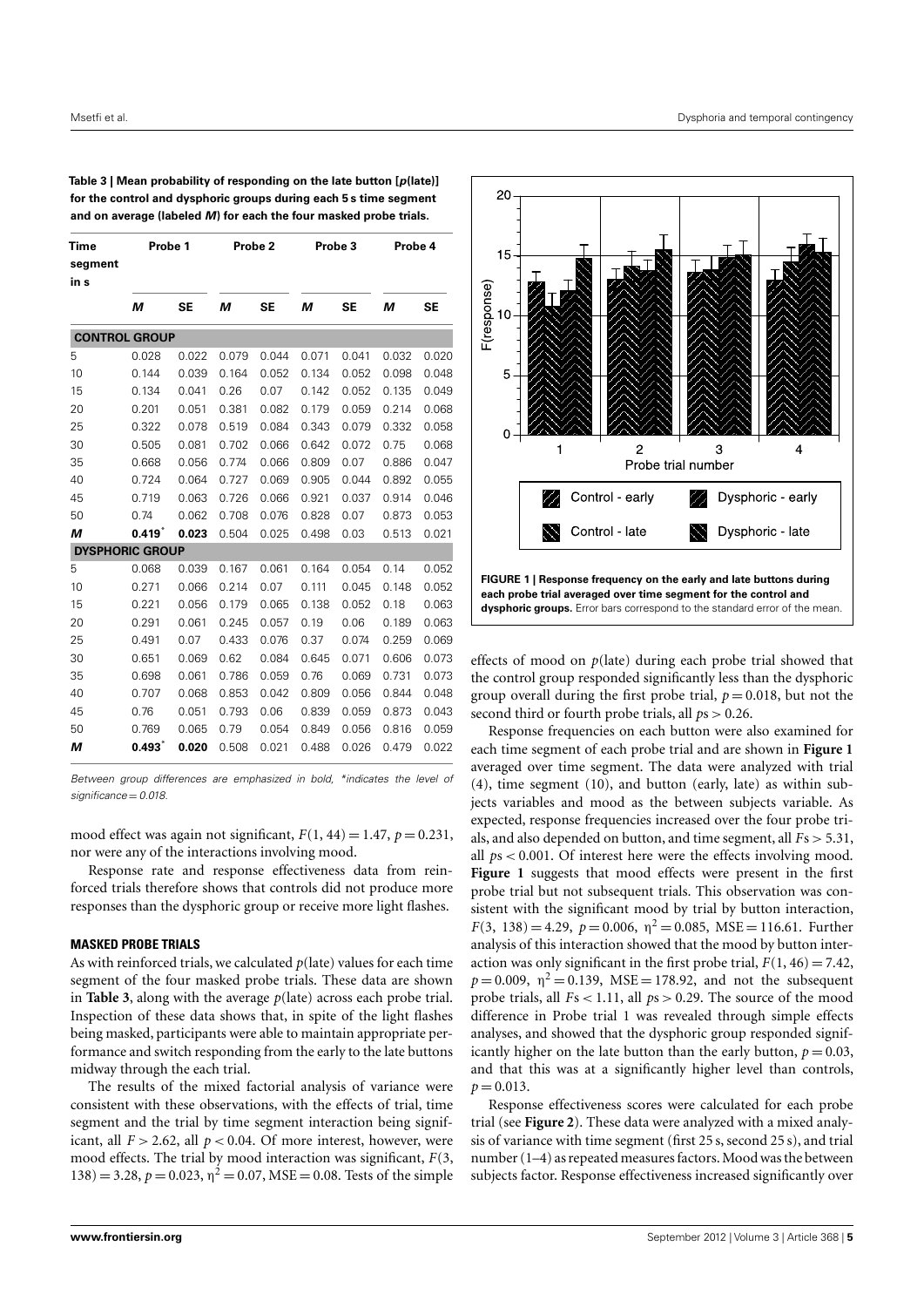

<span id="page-5-0"></span>the four probe trials,  $F(3, 138) = 29.49$ ,  $p < 0.001$ ,  $p<sup>2</sup> = 0.39$ ,  $MSE = 372.03$ , but depended on whether responses were made in the first or second half of the trial,  $F(3, 138) = 4.22$ ,  $p = 0.007$ ,  $\eta^2 = 0.084$ , MSE = 156.24, and mood group,  $F(3, 138) = 6.15$ ,  $p = 0.001$ ,  $\eta^2 = 0.118$ , MSE = 156.24. Further analysis of this three-way interaction between trial, time segment, and mood involved examining the simple interactions between time segment and mood group for each probe trial. The time by mood interaction was only significant for the first probe trial, *F*(1,  $46$  = 6.82,  $p = 0.012$ ,  $\eta^2 = 0.129$ , MSE = 322.79, but not subsequent probe trials, all  $ps > 0.18$ . Thus, probe trial 1 was the source of mood effects on response effectiveness, where there was no difference between mood groups in the first 25 s of the first probe trial,  $p = 0.73$ . However, the dysphoric group significantly improved their effectiveness by the second 25 s of the first probe trial,  $p < 0.001$ , and the difference between their effectiveness and that of the control group approached the level of significance,  $p = 0.058$ . The control group's performance did not improve during the first probe trial,  $p = 0.54$ . This data indicates that the dysphoric group recovered from the detrimental effect on performance of masked trials more rapidly than controls.

The data from masked probe trials shows that the effects of mood were only evident on the first probe trial. The probability that the control group pressed the late button during this trial was lower in comparison to the dysphoric group. This between groups difference was due to the dysphoric group returning to higher levels of response frequency and response effectiveness in the second half of the first trial with their responses on the late button.

#### **DISCUSSION**

Participants in this study "matched" their responding to the programmed reinforcement contingencies (e.g., [Chatlosh et al.,](#page-7-8) [1985\)](#page-7-8). They did not use what would have been a more effective, but more effortful, all or nothing maximization strategy [\(Koehler and James,](#page-7-17) [2009\)](#page-7-17). In other words, they would have produced more outcomes had they made all responses on one button in the first half of each trial  $[p(early) = 1, p(late) = 0]$ and then switched to the other button during the second half  $[p(early) = 0, p(late) = 1]$ . In general, on reinforced trials, the dysphoric group matched their behavior more closely to the contingencies than controls. Although there was no evidence that the mood groups differed in the extent to which they responded to the temporal shift in reinforcement. When reinforcement was masked during the probe trials, both groups performance suffered initially, but the dysphoric group recovered more quickly. These findings will be discussed in more detail below in relation to the DR hypothesis and the methodological issues raised in the introduction.

In the introduction, we noted several possible methodological issues with DR research, carried out by ourselves and others (e.g., [Alloy and Abramson,](#page-6-0) [1979;](#page-6-0) [Msetfi et al.,](#page-7-12) [2005\)](#page-7-12), that has utilized standard contingency judgment procedures. These included the ambiguity of the  $\Delta P_{\text{Prog}}$ , especially in conditions with a non-zero *p*(light|no press) or long periods of inter-trial interval [\(Msetfi et al.,](#page-7-12) [2005\)](#page-7-12), and of the ∆*P*<sub>Exp</sub>, as a result of response rate fluctuations (e.g., [Matute,](#page-7-15) [1996\)](#page-7-15). Finally, explicit verbal or written judgments of control may produce a biased test of contingency sensitivity and the DR hypothesis [\(Allan et al.,](#page-6-8) [2007\)](#page-6-8).

We found that when participants were exposed to the reinforcement of the light flash during learning trials, the dysphoric group responded overall in a manner that was more consistent with the programmed contingencies than the controls. Consider that the programmed contingencies on each lever were  $\Delta P = 0.85$ and  $\Delta P = 0.15$ , the average of which is 0.50 over the course of each experimental trial. Both groups behavior "matched" the programmed contingencies, but the dysphoric group produced an average *p*(late) of 0.5, consistent with the programmed average, and significantly higher than controls. In order to produce this pattern of probabilities, participants were required, not only to be sensitive to the programmed contingencies, but also to match their behavior rapidly and closely to the switch between contingencies midway through the trial. Although there is some evidence that people with depression are less sensitive to time passage [\(Msetfi](#page-7-21) [et al.,](#page-7-21) [2012\)](#page-7-21), and perceive time to be passing more slowly (e.g., [Gill](#page-7-20) [and Droit Volet,](#page-7-20) [2009\)](#page-7-20), there was no evidence here that dysphoria was associated any temporal insensitivity to reinforcement contingencies. In fact, to the contrary, it could be argued that improved matching is evidence of improved contingency sensitivity and perhaps DR in the dysphoric group.

This evidence for DR could however have been based on fluctuations in response frequency rather than any particular propensity to realism. It has been argued previously that response rate variability could produce deviations in the ∆*P*Exp, as well as the effectiveness of behavior. Indeed, helplessness and behavioral passivity is one of the classic symptoms of depressed mood. In this study, it was not possible for fluctuations in levels of behavior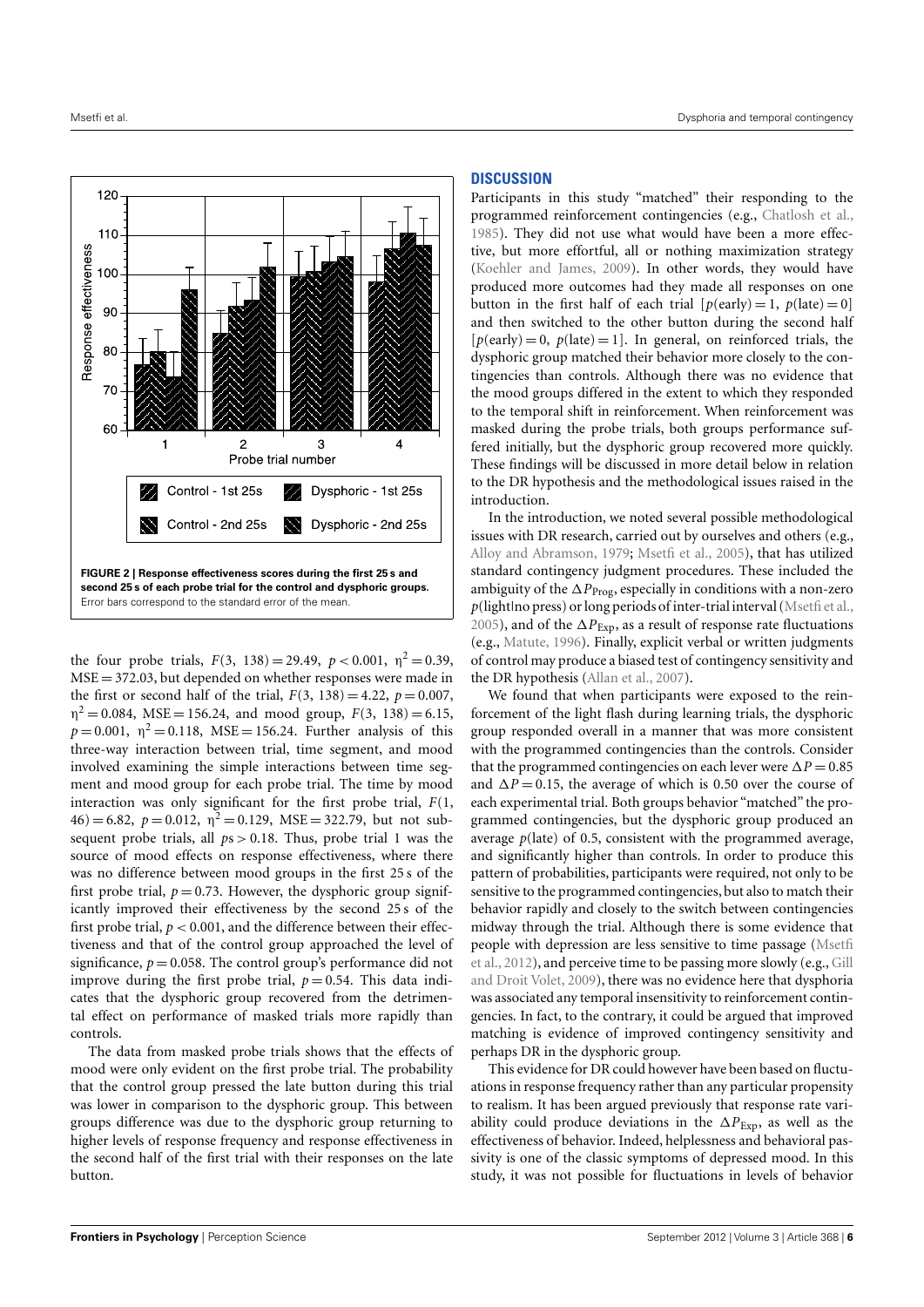to influence the  $\Delta P_{\text{Exp}}$ , but it was possible that controls would respond at higher levels, and that their responses would therefore be more effective in producing outcomes, even if they were less realistic than the dysphoric group. However, we found no evidence that controls either responded at higher levels or received higher levels of reinforcement [\(Blanco et al.,](#page-6-9) [2009\)](#page-6-9). In fact, overall, the control group responded at a lower level than the dysphoric group. On reinforced trials, this difference was too subtle to produce a significant effect on response effectiveness. Thus, whereas the dysphoric group was more successful at contingency matching than controls, there were no between group differences on reinforced trials in how effective behavior was in producing as many light flashes as possible.

It was also important to examine responding in the absence of direct exposure to reinforcement. On masked probe trials, both groups responded appropriately and effectively, though performance did suffer initially from the absence of reinforcement. As hypothesized, between group differences were amplified in the absence of reinforcement. We had expected that realism, or an improved awareness of the causal effectiveness of actions, would result in less of a decrement in performance when reinforcement was withdrawn. However, although response effectiveness dropped for both groups in early probe trials, the speed of recovery from it depended on mood. For the control group, response effectiveness steadily improved over the four probe trials. The dysphoric group recovered rapidly by the second half of the first probe trial to formerly high levels. Essentially, the dysphoric group required less time to recover from the withdrawal of direct reinforcement. These results have several theoretical implications and suggest avenues that require further exploration.

For example, these data provide no support for the idea that depression is consistent with low response levels and reduced exposure to reinforcement (e.g., [Lewinsohn and Libet,](#page-7-28) [1972;](#page-7-28) [Lewinsohn and Graf,](#page-7-29) [1973\)](#page-7-29). In fact, both dysphoric and control groups responded at equally high levels. This finding is also incon-sistent with [Blanco et al.](#page-6-9) [\(2009\)](#page-6-9), who found that dysphoric participants, exposed to a zero contingency procedure with a high frequency of outcomes, responded less and made lower contingency ratings than controls. In the present experiment, participants were exposed to positive outcome probabilities in comparison to the zero contingencies [Blanco et al.](#page-6-9) [\(2009\)](#page-6-9) tested. Thus it might be that zero contingency conditions are a special case that produce lower response rates in dysphoric groups, which might itself be a particular form of the DR effect.

#### **REFERENCES**

- <span id="page-6-6"></span>Ackermann, R., and DeRubeis, R. J. (1991). Is depressive realism real? *Clin. Psychol. Rev.* 11, 565–584.
- <span id="page-6-4"></span>Allan, L. G. (1980). A note on measurement of contingency between two binary variables in judgment tasks. *Bull. Psychon. Soc.* 15, 147–149.
- <span id="page-6-5"></span>Allan, L. G., and Jenkins, H. M. (1980). The judgment of contingency and the nature of the response alternatives. *Can. J. Psychol.* 34, 1–11.
- <span id="page-6-8"></span>Allan, L. G., Siegel, S., and Hannah, S. (2007). The sad truth about depressive realism. *Q. J. Exp. Psychol.* 60, 482–495.
- <span id="page-6-7"></span>Allan, L. G., Siegel, S., and Tangen, J. (2005). A signal detection analysis of contingency data. *Learn. Behav.* 33, 250–263.
- <span id="page-6-0"></span>Alloy, L. B., and Abramson, L. Y. (1979). Judgement of contingency in depressed and non-depressed students: sadder but wiser? *J. Exp. Psychol. Gen.* 108, 441–485.

It is also interesting to note that, in the present study, dysphoric participants were less affected than controls by the withdrawal of reinforcement in probe trials. Although response effectiveness was reduced just like with controls, the effect did not last so long in the dysphoric group. The effectiveness of their behavior improved significantly by the second half of the first probe trial. One possible reason for this might be because people with dysphoria are less responsive or sensitive to reinforcement in the first place and less affected by its absence. This suggestion is consistent with negative relationships, reported in the normal population, between mood and reinforcer sensitivity [\(Glautier et al.,](#page-7-30) [1998\)](#page-7-30), antidepressant administration and increased sensitivity to outcomes [\(Murphy](#page-7-31) [et al.,](#page-7-31) [2012\)](#page-7-31), and theoretical reinforcement sensitivity approaches to psychopathology (e.g., [Gray,](#page-7-32) [1982\)](#page-7-32).

Thus far, we have interpreted the current findings as evidence for DR. It should be noted however that, rather than evidence of good learning, probability matching as observed in the general population has been characterized as a non-normative tendency [\(West and Stanovich,](#page-7-33) [2003\)](#page-7-33). In comparison to a considered and effective maximization strategy, contingency matching could be seen as a "mistake" based on a rapid response to the situation [\(Koehler and James,](#page-7-17) [2009\)](#page-7-17). In fact, we hypothesized that controls might actually adopt a maximization strategy based on higher response rates. This was not the case. In this study, controls "matched" their responses to the programmed contingencies but not quite as consistently as the dysphoric group. However, it could be argued that the current results are not suggestive of improved learning in dysphoria but perhaps a stronger tendency toward less than normative responses.

In summary, we have found dysphoria to be associated with improved response-outcome contingency sensitivity using a time based contingency procedure. Participants in the dysphoric group produced responses that were more consistent with the programmed contingency over time than participants in the control group. The effectiveness of their responses also recovered more rapidly from the withdrawal of reinforcement. There was no evidence for a link between dysphoria and reduced response levels, experienced reinforcement contingencies or reduced sensitivity to temporally marked changes in contingency. The findings from this behavioral task are novel, as effective performance must involve sensitivity to contingencies that change over time and depression effects on causal learning have not previously been studied in this manner. These findings provide support for the DR hypothesis, though realism may not necessarily be indicative of normative behavior.

- <span id="page-6-2"></span>Alloy, L. B., Abramson, L. Y., and Kossman, D. A. (1985). "The judgement of predictability in depressed and nondepressed college students," in *Affect, Conditioning and Cognition: Essays on the Determinants of Behaviour*, eds F. R. Brush and J. B. Overmier (Hillsdale, NJ: Lawrence Earlbaum Associates), 229–246.
- <span id="page-6-1"></span>Bandura, A. (1982). Self-efficacy mechanism in human agency.*Am. Psychol.* 37, 122–147.
- <span id="page-6-10"></span>Beck, A. T., Ward, C. H., Mendelson, M., Mock, J., and Erbaugh, J. (1961). An inventory for measuring depression. *Arch. Gen. Psychiatry* 4, 561–571.
- <span id="page-6-3"></span>Benassi, V. A., and Mahler, H. I. M. (1985). Contingency judgements by depressed college students: sadder but not always wiser. *J. Pers. Soc. Psychol.* 49, 1323–1329.
- <span id="page-6-9"></span>Blanco, F., Matute, H., and Vadillo, M. A. (2009). Depressive realism: wiser or quieter? *Psychol. Rec.* 59, 551–562.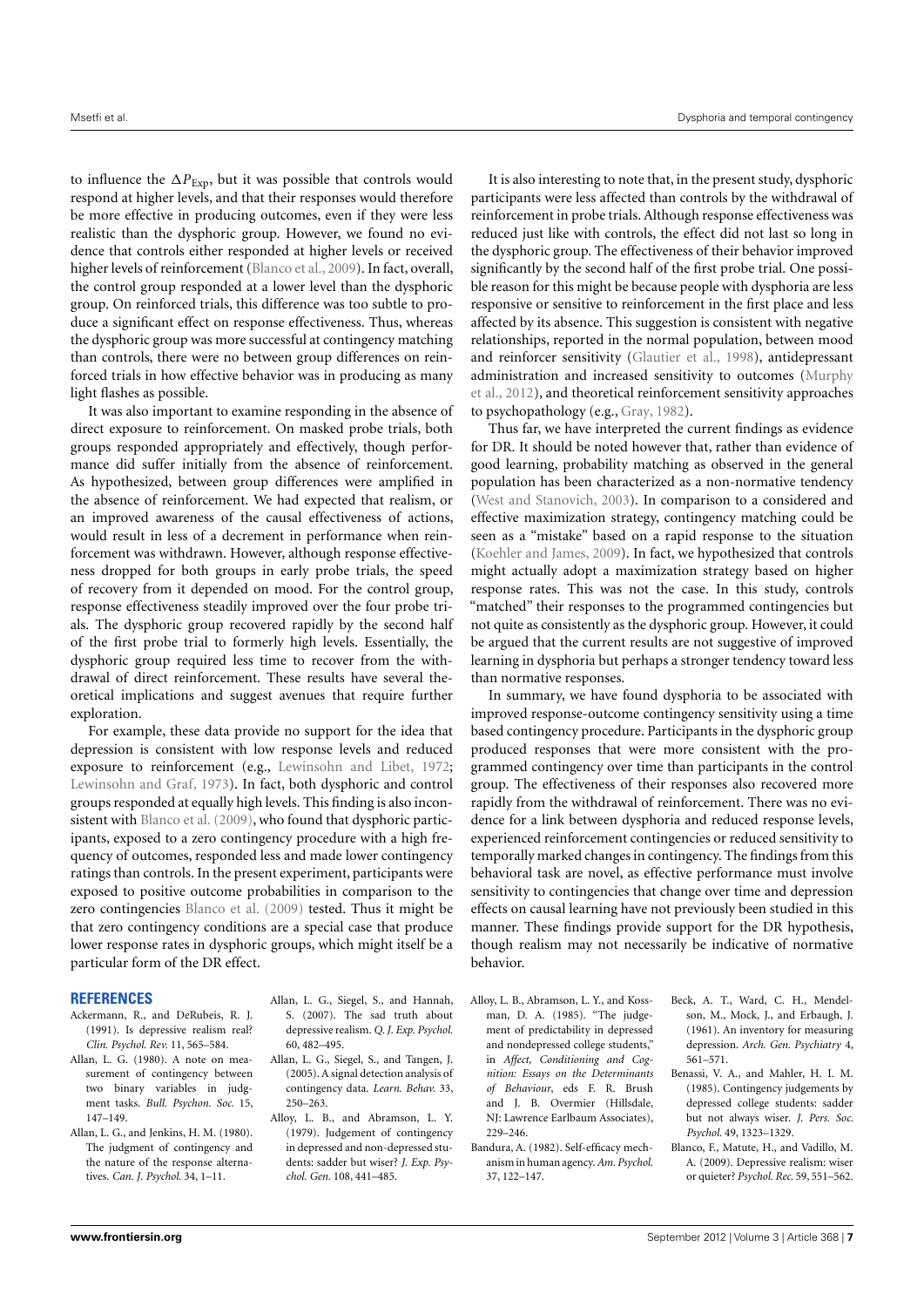- <span id="page-7-25"></span>Bschor, T., Ising, M., Bauer, M., Lewitzka, U., Skerstupeit, M., Maller Oerlinghausen, B., and Baethge, C. (2004). Time experience and time judgment in major depression, mania and healthy subjects. A controlled study of 93 subjects. *Acta Psychiatr. Scand.* 109, 222–229.
- <span id="page-7-8"></span>Chatlosh, D. L., Neunaber, D. J., and Wasserman, E. A. (1985). Response outcome contingency: behavioral and judgmental effects of appetitive and aversive outcomes with college- students. *Learn. Motiv.* 16,  $1 - 34$
- <span id="page-7-6"></span>Chiang, T. J., Al-Ruwaitea, A. S. A., Mobini, S., Ho, M. Y., Bradshaw, C. M., and Szabadi, E. (2000). Effects of 8-hydroxy-2- (di-n-propylamino)tetralin (8-OH-DPAT) on performance on two operant timing schedules. *Psychopharmacology (Berl.)* 151, 379–391.
- <span id="page-7-5"></span>Dickinson,A.,Watt,A., and Griffiths,W. J. H. (1992). Free-operant acquisition with delayed reinforcement. *Q. J. Exp. Psychol. B* 45, 241–258.
- <span id="page-7-3"></span>Dobson, K., and Franche, R. L. (1989). A conceptual and empirical review of the depressive realism hypothesis. *Can. J. Behav. Sci.* 21, 418–433.
- <span id="page-7-20"></span>Gill, S., and Droit Volet, S. (2009). Time perception, depression and sadness. *Behav. Processes* 80, 169–176.
- <span id="page-7-30"></span>Glautier, S., Bankart, J., Rigney, U., and Willner, P. (1998). Multiple variable interval schedule behaviour in humans: effects of ethanol, mood, and reinforcer size on responding maintained by monetary reinforcement. *Behav. Pharmacol.* 9, 619–630.
- <span id="page-7-32"></span>Gray, J. A. (1982). Precis of the neuropsychology of anxiety: an enquiry into the functions of the septohippocampal system. *Behav. Brain Sci.* 5, 469–534.
- <span id="page-7-19"></span>Greville, W. J., and Buehner, M. J. (2010). Temporal predictability facilitates causal learning. *J. Exp. Psychol. Gen.* 139, 756–771.
- <span id="page-7-11"></span>Haaga, D. A. F., and Beck, A. T. (1995). Perspectives on depressive realism: implications for cognitive theory of depression. *Behav. Res. Ther.* 33, 41–48.
- <span id="page-7-16"></span>Hannah, S. D., and Beneteau, J. L. (2009). Just tell me what to do: bringing back experimenter control in active contingency tasks with the command-performance procedure and finding cue density effects along the way. *Can. J. Exp. Psychol.* 63, 59–73.
- Herrnstein, R. J. (1961). Relative and absolute strength of response as a function of frequency of reinforcement.*J. Exp. Anal. Behav.* 4,267–272.
- <span id="page-7-22"></span>Hiroto, D. S. (1974). Locus of control and learned helplessness. *J. Exp. Psychol.* 102, 187–193.
- <span id="page-7-7"></span>Jenkins, H. M., and Ward, W. C. (1965). Judgment of contingency between responses and outcomes. *Psychol. Monogr.* 79, 17.
- <span id="page-7-17"></span>Koehler, D. J., and James, G. (2009). Probability matching in choice under uncertainty: intuition versus deliberation. *Cognition* 113, 123–127.
- <span id="page-7-29"></span>Lewinsohn, P. M., and Graf, M. (1973). Pleasant activities and depression. *J. Consult. Clin. Psychol.* 41, 261–268.
- <span id="page-7-28"></span>Lewinsohn, P. M., and Libet, J. (1972). Pleasant events, activity schedules, and depressions. *J. Abnorm. Psychol.* 79, 291–295.
- <span id="page-7-27"></span>Lezak, M. D. (1995). *Neuropsychological Assessment*. New York: Oxford University Press.
- <span id="page-7-23"></span>Maier, S. F., and Seligman, M. E. (1976). Learned helplessness: theory and evidence. *J. Exp. Psychol. Gen.* 105, 3–46.
- <span id="page-7-1"></span>Martin, D. J., Abramson, L. Y., and Alloy, L. B. (1984). Illusion of control for self and others in depressed and non-depressed college students. *J. Pers. Soc. Psychol.* 46, 125–136.
- <span id="page-7-15"></span>Matute, H. (1996). Illusion of control: detecting response-outcome independence in analytic but not in naturalistic conditions. *Psychol. Sci.* 7, 289–293.
- <span id="page-7-21"></span>Msetfi, R. M., Murphy, R. A., and Kornbrot, D. E. (2012). The effect of mild depression on time discrimination. *Q. J. Exp. Psychol.* 65, 632–645.
- <span id="page-7-13"></span>Msetfi, R. M., Murphy, R. A., and Simpson, J. (2007). Depressive realism and the effect of intertrial interval on judgements of zero, positive, and negative contingencies. *Q. J. Exp. Psychol.* 60, 461–481.
- <span id="page-7-12"></span>Msetfi,R.M.,Murphy,R.A.,Simpson, J., and Kornbrot, D. E. (2005). Depressive realism and outcome density bias in contingency judgements: the effect of context and the inter-trial interval. *J. Exp. Psychol. Gen.* 134, 10–22.
- <span id="page-7-31"></span>Murphy, R. A., Msetfi, R. M., Poornima, K. A., Fisher, M., Lees, J., Williams, S. C., Deakin, W., Goodwin, G., and Harmer, C. J. (2012). "Depression and escitalopram: the interaction between instrumental action and predictive cues for agency," in: *Program No. 832.01. 2012 Neuroscience Meeting Planner* (New Orleans: Society for Neuroscience).
- <span id="page-7-14"></span>Murphy, R. A., Vallee-Tourangeau, F., Msetfi, R. M., and Baker, A. G. (2005). "Signal-outcome contingency, contiguity, and the depressive realism effect," in *New Directions in Human Associative Learning*, ed. A. J. Wills (Mahwah, NJ: Lawrence Erlbaum Associates Publishers), 193–219.
- <span id="page-7-26"></span>Nelson, H. (1982). *National Adult Reading Test (NART): Test Manual*.Windsor: NFER-Nelson.
- <span id="page-7-0"></span>Neuringer, A., and Jensen, G. (2010). Operant variability and voluntary action. *Psychol. Rev.* 117, 972–993.
- <span id="page-7-4"></span>Thomas, G. (1981). Contiguity, reinforcement rate and the law of

effect. *Q. J. Exp. Psychol. B* 33, 33–43.

- <span id="page-7-24"></span>Tysk, L. (1984). Time perception and affective disorders. *Percept. Mot. Skills* 58, 455–464.
- <span id="page-7-2"></span>Vasquez, C. (1987). Judgement of contingency: cognitive biases in depressed and nondepressed subjects. *J. Pers. Soc. Psychol.* 52, 419–431.
- <span id="page-7-9"></span>Wasserman, E. A., Elek, S. M., Chatlosh, D. L., and Baker,A. G. (1993). Rating causal relations: role of probability in judgments of response-outcome contingency. *J. Exp. Psychol. Learn. Mem. Cogn.* 19, 174–188.
- <span id="page-7-33"></span><span id="page-7-18"></span>West, R. F., and Stanovich, K. E. (2003). Is probability matching smart? Associations between probabilistic choices and cognitive ability. *Mem. Cognit.* 31, 243–251.

<span id="page-7-10"></span>**Conflict of Interest Statement:** The authors declare that the research was conducted in the absence of any commercial or financial relationships that could be construed as a potential conflict of interest.

*Received: 29 May 2012; paper pending published: 13 June 2012; accepted: 07 September 2012; published online: 27 September 2012.*

*Citation: Msetfi RM, Murphy RA and Kornbrot DE (2012) Dysphoric mood states are related to sensitivity to temporal changes in contingency. Front. Psychology 3:368. doi: [10.3389/fpsyg.2012.00368](http://dx.doi.org/10.3389/fpsyg.2012.00368)*

*This article was submitted to Frontiers in Perception Science, a specialty of Frontiers in Psychology.*

*Copyright © 2012 Msetfi, Murphy and Kornbrot. This is an open-access article distributed under the terms of the [Creative Commons Attribution License,](http://creativecommons.org/licenses/by/3.0/) which permits use, distribution and reproduction in other forums, provided the original authors and source are credited and subject to any copyright notices concerning any third-party graphics etc.*